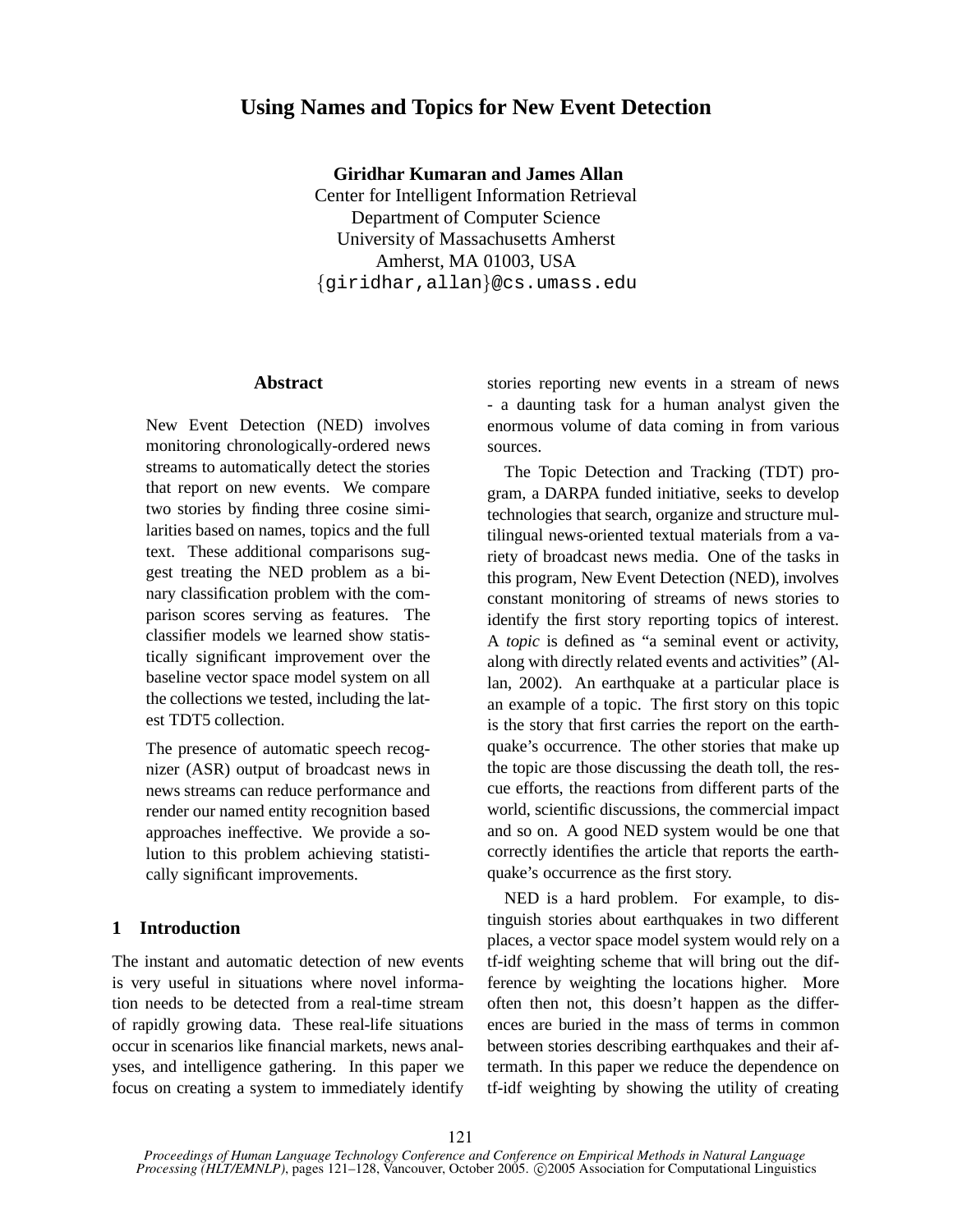three distinct representations of each story based on named entities. This allows us to view NED as a binary classification problem - i.e., each story has to be classified into one of two categories - *old* or *new*, based on features extracted using the three different representations.

The paper starts by summarizing the previous work on NED in Section 2. In Section 3, we explain the rationale behind our intuition. Section 4 describes the experimental setup, data pre-processing, and our baseline NED system. We then briefly describe the evaluation methodology for NED in Section 5. Model creation and the results of applying these models to test data are detailed in Section 6. In the same section, we describe the effect on performance if the manually transcribed version of broadcast news is replaced with ASR output. Since its hard to recognize named entities from ASR data, performance expectedly deteriorates. We follow a novel approach to work around the problem resulting in statistically significant improvement in performance. The results are analyzed in Section 7. We wrap up with conclusions and future work in Section 8.

### **2 Previous Research**

Previous approaches to NED have concentrated on developing similarity metrics or better document representations or both. A summer workshop on topic-based novelty detection held at Johns Hopkins University extensively studied the NED problem. Similarity metrics, effect of named entities, pre-processing of data, and language and Hidden Markov Models were explored (Allan et al., 1999). Combinations of NED systems were also discussed. In the context of this paper, selective re-weighting of named entities didn't bring about expected improvement.

Improving NED by better comparison of stories was the focus of following papers. In an approach to solve on-line NED, when a new document was encountered it was processed immediately to extract features and build up a query representation of the document's content (Papka and Allan, 1998). The document's initial threshold was determined by evaluating it with the query. If the document did not trigger any previous query by exceeding this particular threshold, it was marked as a new event. Unlike the previous paper, good improvements on TDT benchmarks were shown by extending a basic incremental TF-IDF model to include source-specific models, similarity score normalization techniques, and segmentation of documents (Brants et al., 2003).

Other researchers have attempted to build better document models. A combination of evidence derived from two distinct representations of a document's content was used to create a new representation for each story (Stokes and Carthy, 2001). While one of the representations was the usual free text vector, the other made use of lexical chains (created using WordNet) to obtain the most prevalent topics discussed in the document. The two vectors were combined in a linear fashion and a marginal increase in effectiveness was observed.

NED approaches that rely on exploiting existing news tracking technology were proved to inevitably exhibit poor performance (Allan et al., 2000). Given tracking error rates, the lower and upper bounds on NED error rates were derived mathematically. These values were found to be good approximations of the true NED system error rates. Since tracking and filtering using full-text similarity comparison approaches were not likely to make the sort of improvements that are necessary for high-quality NED results, the paper concluded that an alternate approach to NED was required. This led to a series of research efforts that concentrated on building multi-stage NED algorithms and new ways to combine evidence from different sources.

In the topic-conditioned novelty detection approach, documents were classified into broad topics and NED was performed within these categories (Yang et al., 2002). Additionally, named entities were re-weighted relative to the normal words for each topic, and a stop list was created for each topic. The experiments were done on a corpus different from the TDT corpus and, apparently didn't scale well to the TDT setting.

The DOREMI research group treated named entities like *people* and *locations* preferentially and developed a new similarity measure that utilized the semantics classes they came up with (Makkonen et al., 2002). They explored various definitions of the NED task and tested their system accordingly. More recently, they utilized a perceptron to learn a weight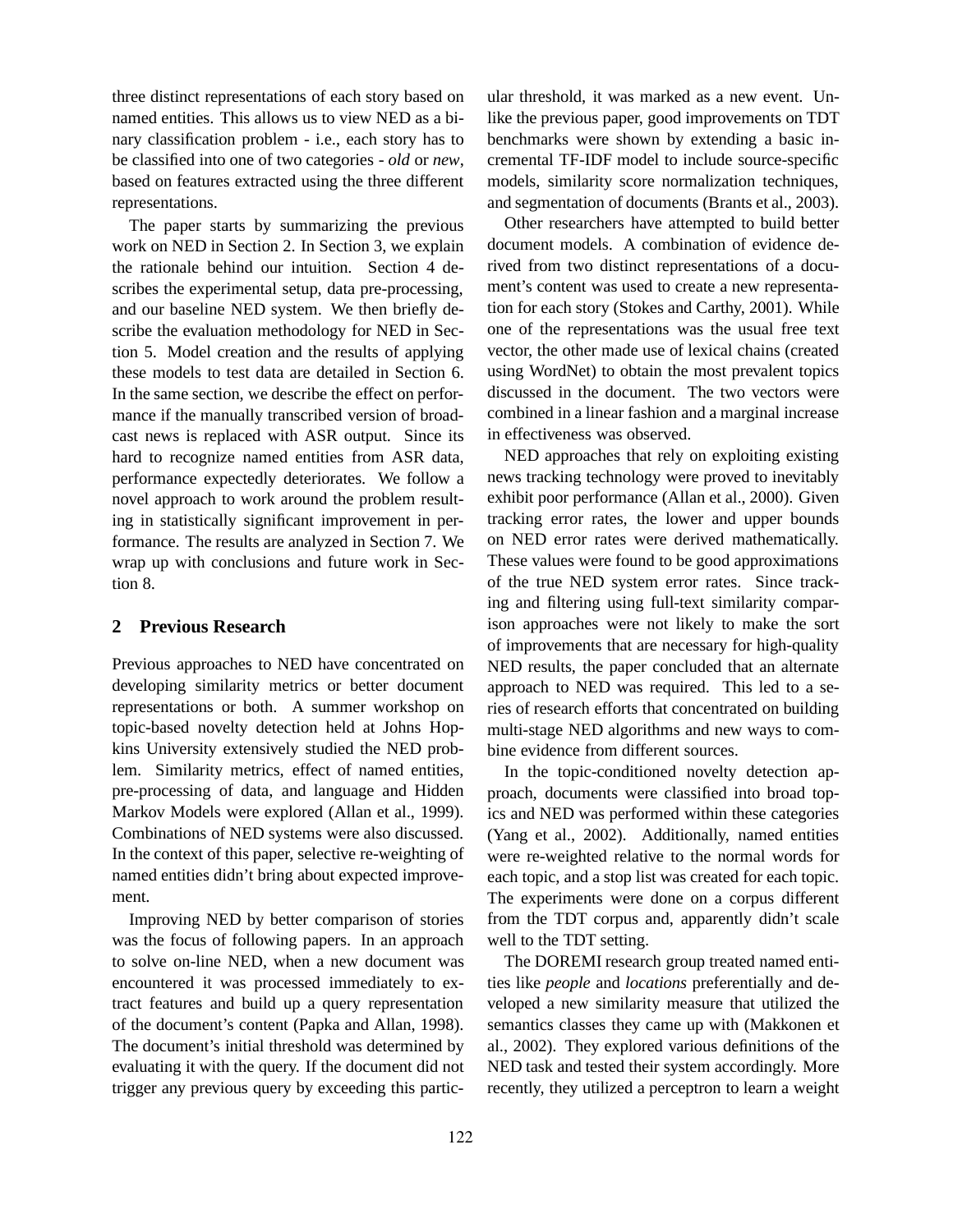function on the similarities between different semantic classes to obtain a final confidence score for each story (Makkonen et al., 2004).

The TDT group at UMass introduced multiple document models for each news story and modified similarity metrics by splitting up stories into only named entities and only terms other than named entities (Kumaran and Allan, 2004). They observed that certain categories of news were better tackled using only named entities, while using only topic terms for the others helped.

In approaches similar to named entity tagging, part-of-speech tagging (Farahat et al., 2003) has also been successfully used to improve NED.

Papers in the TDT2003 and TDT2004 workshops validated the hypothesis that ensemble singlefeature classifiers based on majority voting exhibited better performance than single classifiers working with a number of features on the NED task (Braun and Kaneshiro, 2003; Braun and Kaneshiro, 2004). Examples of features they used are cosine similarity, text tiling output and temporally-weighted tf-idf.

Probabilistic models for online clustering of documents, with a mechanism for handling creation of new clusters have been developed. Each cluster was assumed to correspond to a topic. Experimental results did not show any improvement over baseline systems (Zhang et al., 2005).

# **3 Features for NED**

Pinning down the character of new stories is a tough process. New events don't follow any periodic cycle, can occur at any instant, can involve only one particular type of named entity (people, places, organizations etc.) or a combination, can be reported in any language, and can be reported as a story of any length by any source<sup>1</sup>. Apart from the source, date, and time of publication or broadcast of each news story, the TDT corpora do not contain any other clues like placement in the webpage, the number of sources reporting the same news and so on. Given all these factors, we decided that the best features to use would be those that were not particular to the story in question only, but those that measure differences between the story and those it is compared with.

Category-specific rules that modified the baseline confidence score assigned to each story have been developed (Kumaran and Allan, 2004). The modification was based on additional evidence in the form of overlap of named entities and topic terms (terms in the document not identified as named entities) with the closest story reported by a baseline system. We decided to use these three scores: namely the baseline confidence score, named entity overlap, and topic-term overlap as features. The named entities considered were *Event*, *Geopolitical Entity*, *Language*, *Location*, *Nationality*, *Organization*, *Person*, *Cardinal*, *Ordinal*, *Date*, and *Time*. These named entities were detected in stories using BBN IdentiFinder<sup>TM</sup>(Bikel et al., 1999). Irrespective of their type, all named entities were pooled together to form a single named entity vector.

The intuition behind using these features is that we believe every event is characterized by a set of people, places, organizations, etc. (named entities), and a set of terms that describe the event. While the former can be described as the *who*, *where*, and *when* aspects of an event, the latter relates to the *what* aspect. If two stories were on the same topic, they would share both named entities as well as topic terms. If they were on different, but similar, topics, then either named entities or topic terms will match but not both.

We illustrate the above intuition with examples. Terms in **bold face** are named entities common to both stories, while those in *italics* are topic terms in common. We start with an example showing that for old stories both the named entities as well as topic terms overlap with a story on the same topic.

Story 1. : Story on a topic already reported

Story 2. : Story on the same topic

**Pope John Paul II** is urging the *international community* to quickly *help* the ethnic Albanians in **Kosovo**. He spoke in the coastal city of Split, where he ended a three-day visit to **Croatia**.

<sup>1</sup> It could be argued that articles from a source, say *NYTimes*, are much longer than news stories from *CNN*, and hence the length of stories is a good candidate for use as a feature. However, when there is no pattern that indicates that either of the two sources reports new stories preferentially, the use of length as a feature is moot.

While in **Croatia** today, **Pope John Paul II** called on the *international community* to *help* end the fighting in the Yugoslavia's **Kosovo** province.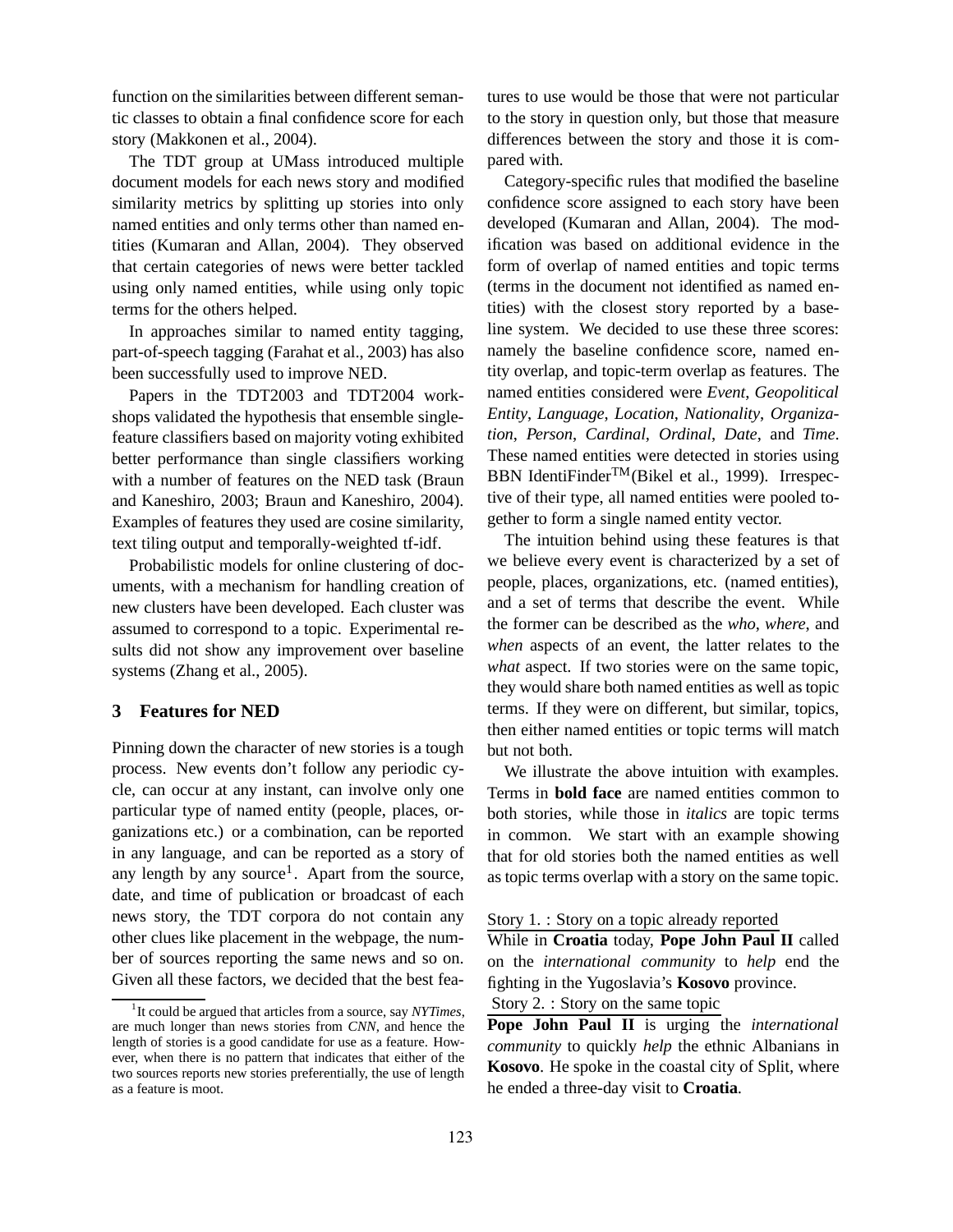Story 1 is an old story about Pope John Paul II's visit to Yugoslavia. Story 2 was the first story on the topic and it shares both named entities likes **Pope John Paul II** and **Croatia** and also topic terms like *international community* and *help*.

Our next example shows that for new stories, either the named entities or topic terms match with an earlier story.

### Story 3. : Topic not seen before

**Turkey** has sent 10,000 troops to its southern border with Syria amid growing tensions between the two neighbors, newspapers reported Thursday. Defense Minister **Ismet Sezgin** denied any troop movement along the border, but said **Turkey's** patience was running out. **Turkey** accuses Syria of harboring Turkish Kurdish rebels fighting for autonomy in **Turkey's** southeast; it says rebel leader Abdullah Ocalan lives in Damascus.

### Story 4. : Closest Story due to Named Entities

A senior **Turkish** government official called Monday for closer military cooperation with neighboring Bulgaria. After talks with President Petar Stoyanov at the end of his four-day visit, Turkish Deputy Premier and National Defense Minister **Ismet Sezgin** expressed satisfaction with the progress of bilateral relations and the hope that Bulgarian-**Turkish** military cooperation will be promoted.

Story 3 is a new story about the rising tensions between Turkey and Syria. The closest story as reported by a (baseline) basic vector space model NED system using cosine similarity is Story 4, a story about Turkish-Bulgarian relations. The named entities **Turkey** and **Ismet Sezgin** caused this match. We see that none of the topic terms match. However, the system reported with a high confidence score that Story 3 is old. This is because of the matching of high IDF-valued named entities. Determining that the topic terms didn't match would have helped the system avoid this mistake.

### **4 Experimental Setup and Baseline**

We used the TDT2, TDT3, TDT4, and TDT5 corpora for our experiments. They contain a mix of broadcast news (*bn*) and newswire (*nwt*) stories. Only the English stories in the multi-lingual collections were considered for the NED task. The broadcast news material is provided in the form of an audio sampled data signal, a manual transcription of the audio signal (*bn-man*), and a transcription created using an automatic speech recognizer (*bn-asr*).

We used version 3.0 of the open source Lemur system<sup>2</sup> to tokenize the data, remove stop words, stem and create document vectors. We used the 418 stopwords included in the stop list used by InQuery (Callan et al., 1992), and the Krovetz-stemmer algorithm implementation provided as part of Lemur.

Documents were represented as term vectors with incremental TF-IDF weighting (Brants et al., 2003; Yang et al., 1998). We used the cosine similarity metric to judge the similarity of a story *S* with those seen in the past.

$$
Sim(S, X) = \frac{\sum_{w} weight(w, S) * weight(w, X)}{\sqrt{\sum_{w} weight(w, S)^{2}} \sqrt{\sum_{w} weight(w, X)^{2}}}
$$
\n(1)

where

$$
weight(w, d) = tf * idf
$$
  
\n
$$
tf = log(term frequency + 1.0)
$$
  
\n
$$
idf = \frac{log((docCount + 1)}{(documentfreq + 0.5)}
$$

The maximum similarity of the story *S* with stories seen in the past was taken as the confidence score that *S* was old. This constituted our baseline system.

We extracted three features for each incoming story *S*. The first was the confidence score reported by the baseline system. The second and third features were the cosine similarity between only the named entities in *S* and *X* and the cosine similarity between only the topic terms in *S* and *X*. We trained a Support Vector Machine (SVM) (Burges, 1998) classifier on these features. We chose to use SVMs as they are considered state-of-the-art for text classification purposes (Mladeni et al., 2004), and provide us with options to consider both linear and nonlinear decision boundaries. To develop SVM models we used SV M*Light*(Joachims, 1999), which is an implementation of SVMs in C. SV M*Light* is an implementation of Vapnik's Support Vector Machine (Vapnik, 1995).

For training, we used the TDT3 and TDT4 corpora. There were 115 and 70 topics respectively giving us a total of 185 positive examples (new stories)

 $^{2}$ http://www.lemurproject.org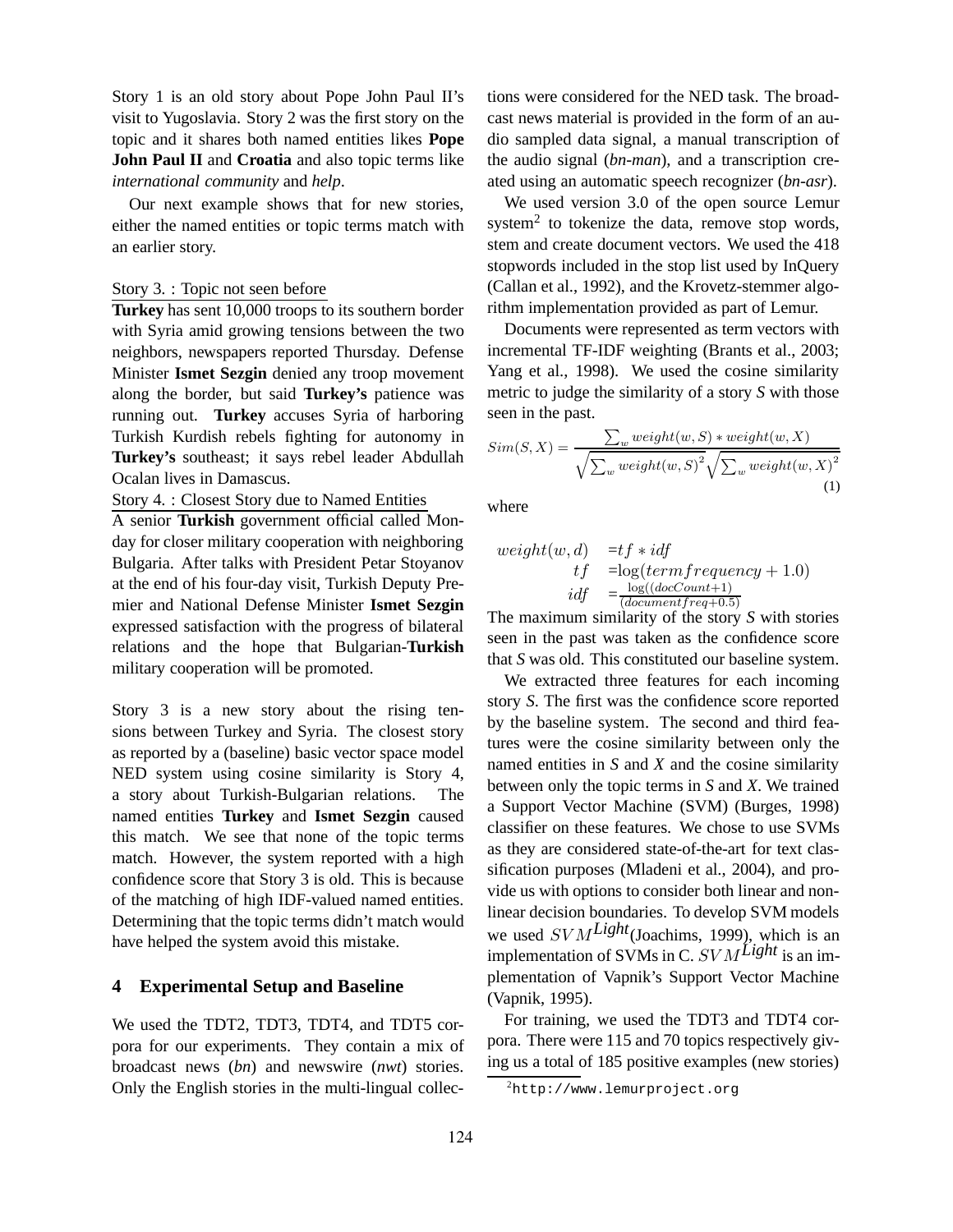and 7800 negative examples (old stories). We balanced the number of positive and negative examples by oversampling the minority class until there were equal number of positive and negative training instances. Testing was done on the TDT2 and TDT5 corpora (96 and 126 topics resp.).

# **5 NED Evaluation**

The official TDT evaluation requires a NED system to assign a confidence score between 0 (new) and 1 (old) to every story upon its arrival in the timeordered news stream. This assignment of scores is done either immediately upon arrival or after a fixed look-ahead window of stories. To evaluate performance, the stories are sorted according to their scores, and a threshold sweep is performed. All stories with scores above the threshold are declared *old*, while those below it are considered *new*. At each threshold value, the misses and false alarms are identified, and a cost  $C_{det}$  is calculated as follows.

 $C_{det} = C_{miss} * P_{miss} * P_{target} + C_{FA} * P_{FA} * P_{non-target}$ 

where  $C_{Miss}$  and  $C_{FA}$  are the costs of a Miss and a False Alarm, respectively,  $P_{Miss}$  and  $P_{FA}$ are the conditional probabilities of a Miss and a False Alarm, respectively, and Ptarget and Pnon−target are the a priori target probabilities ( $P_{non-target} = 1$  - $P_{target}$ ).

The threshold that results in the least cost is selected as the optimum one. Different NED systems are compared based on their minimum cost. In other words, the **lower** the  $C_{det}$  score reported by a system on test data, the **better** the system.

### **6 Results**

Our first set of experiments were performed on data consisting of newswire text and manual transcription of broadcast news (*nwt+bn-man*). We used the features mentioned in Section 3 to build SVM models in the classification mode. We experimented with linear, polynomial, and RBF kernels. The output from the SVM classifiers was normalized to fall within the range zero and one.

We found that using certain kernels improved performance over the baseline system significantly. The results for both corpora, TDT2 and TDT5, were consistently and significantly improved by using the

|                        | TDT <sub>2</sub> | TDT5  |
|------------------------|------------------|-------|
| Kernel Type            | $(nwt+bn-man)$   | (nwt) |
| <b>Baseline System</b> | 0.585            | 0.701 |
| Linear Kernel          | 0.548            | 0.696 |
| Poly. of deg. 1        | 0.548            | 0.696 |
| Poly. of deg. 2        | 0.543            | 0.688 |
| Poly. of deg. 3        | 0.545            | 0.684 |
| Poly. of deg. 4        | 0.535            | 0.694 |
| Poly. of deg. 5        | 0.533            | 0.688 |
| Poly. of deg. 6        | 0.534            | 0.693 |
| RBF with $\gamma = 1$  | 0.540            | 0.661 |
| RBF with $\gamma = 5$  | 0.530            | 0.699 |

Table 1: Summary of the results of using SVM classifier models for NED on the TDT2 and TDT5 collections. The numbers are the minimum cost  $(C_{det})$  values (lower is better). The sign test, with  $\alpha = 0.05$ , was performed to compare the baseline system with only a classifier using RBF kernels with  $\gamma = 1$ . For both collections, the improvements were found to be statistically significant (shown in bold). While there are better performing kernels for TDT2, we chose to perform significance tests for only one kernel to show that significant improvement over the baseline can be obtained using a single kernel across different test collections.

classification models. The 2004 NED evaluations conducted by the National Institute of Standards and Technology was on the TDT5 collection. The large size of the collection and existence of a large number of topics with a single story made the task very challenging. The best system fielded by the participating sites was the baseline system used here. Table 1 summarizes the results we obtained.

All statistical significance testing was done using the sign test. We counted the number of topics for which using the SVM classifier improved over the baseline (in terms of detecting more previously undetected new and old stories), and also the number of topics for which using the SVM classifier actually converted originally correct decisions into wrong ones. These were used as input for the sign test. The test were used to check whether improvement in performance using the classifier-based system was spread across a significant number of topics, and not confined to a few. Table 2 gives some examples of topics and the associated improvements in detecting them.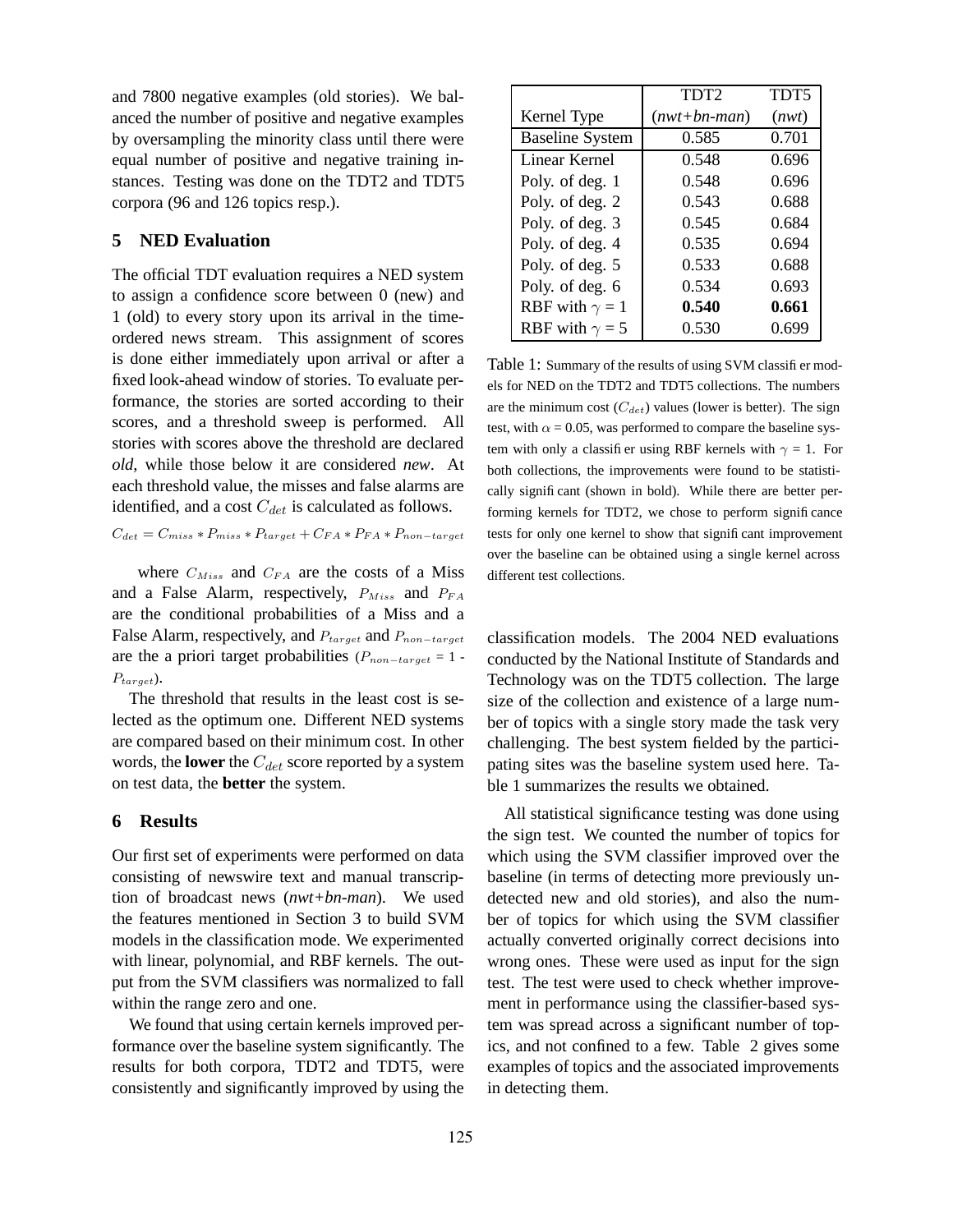| Topic ID | Number of   | Num. detected      | Num. detected     | Improvement         |
|----------|-------------|--------------------|-------------------|---------------------|
|          | old stories | by baseline system | by SVM classifier | (Higher the better) |
| 55105    | 420         | 407                | 403               | -4                  |
| 55010    | 21          | 21                 | 20                | -1                  |
| 55023    | 5           | 5                  | 4                 | $-1$                |
| 55089    | 226         | 226                | 225               | $-1$                |
| 55125    | 120         | 114                | 120               | 6                   |
| 55107    | 331         | 327                | 331               |                     |
| 55106    | 808         | 787                | 795               | 8                   |
| 55200    | 196         | 185                | 193               |                     |

Table 2: Examples of improvements due to using the SVM classifier on a per-topic basis. Shown here are the four topics each in which the greatest degradation and improvements in performance were seen. The topics vary in size. The SVM classifier resulted in overall (statistically significant, refer Table 1) improvement as it corrected more errors than introduced them.



Figure 1: Distribution of new story scores for the baseline and SVM model systems.

### **7 Analysis**

The main goal of our effort was to come up with a way to correctly identify new stories based on features we thought characterized them. To understand what we had actually achieved by using these models, we studied the distribution of the confidence scores assigned to new and old stories for the baseline and a classifier-based NED system for the TDT5 collection (Figures 1 and 2 respectively).

We observe that the scores for a small fraction of new stories that were initially missed (between scores 0.8 and 1) are decreased by the model-based NED system while a larger fraction (between scores



Figure 2: Distribution of old story scores for the baseline and SVM model systems.

0.1 and 0.4) is also decreased by a small amount. However, the major impact of using SVM modelbased NED systems appears to be in detecting old stories. We observe that the scores of a significant number of old stories (between scores 0.2 and 0.55) have been increased to be closer to one. This had the effect of increasing the score difference between old and new stories, and hence improved classification accuracy as measured by the minimum cost.

We investigated the relative importance of the three features by looking that the linear kernel SVM model. While the original cosine similarity metric *CS* remained the prominent feature, the contribution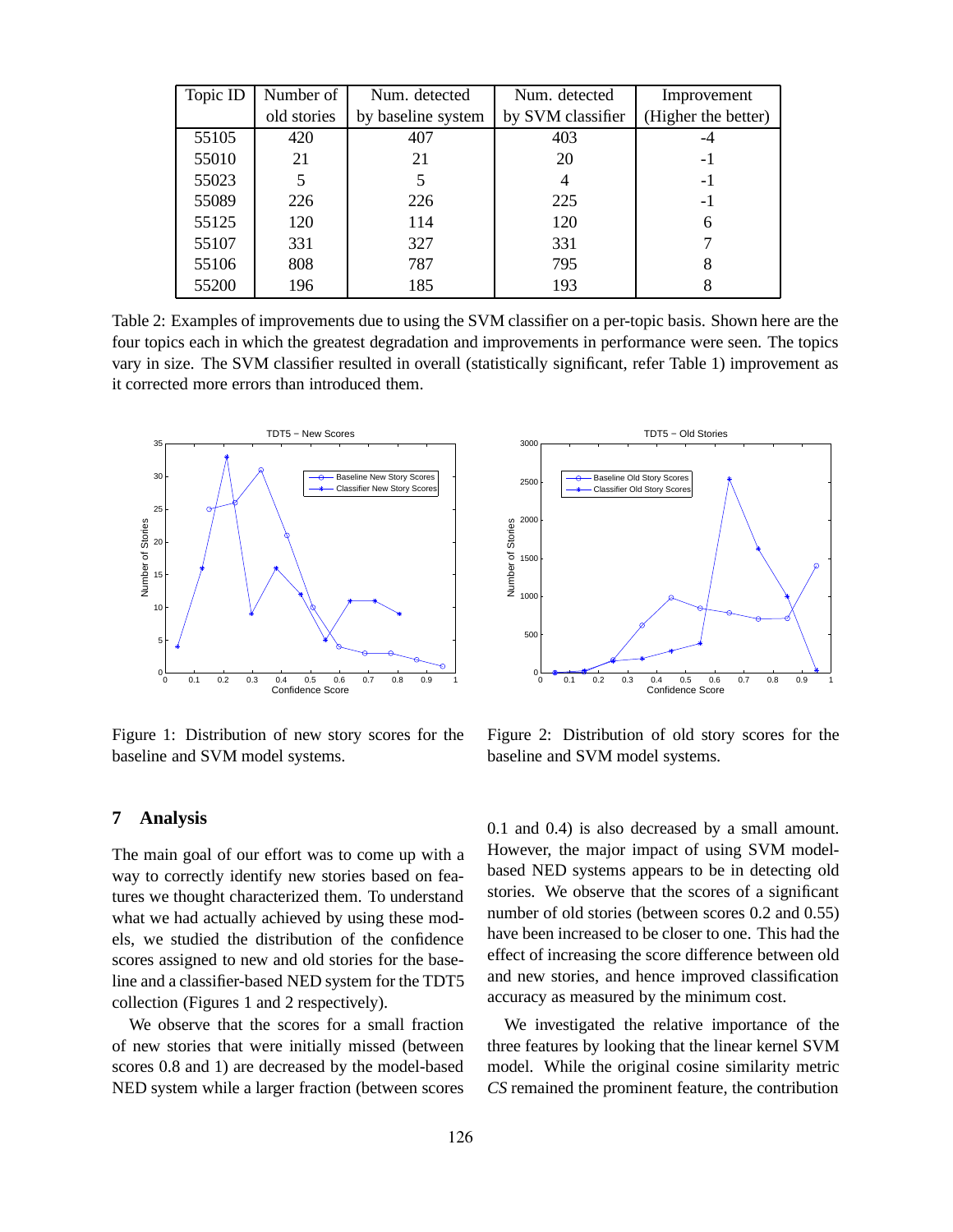of the third feature *non-NE-CS* was slightly more than if not equal to the contribution of named entities *NE-CS* (Table 3). This explains why simple re-weighting of named entities alone (Allan et al., 1999) doesn't suffice to improved performance.

| Feature | $CS$ |      | $NE\text{-}CS$   non-NE-CS |
|---------|------|------|----------------------------|
| Weight  |      | 1.58 |                            |

Table 3: Weights assigned to features by the linear kernel SVM.

If this method of harnessing named entities and topic terms were indeed so effective, then we should have been able to detect every old story in every topic. However, analysis reveals that this approach makes an assumption about the way stories in a topic are related. Not all topics are *dense*, with both named entities and topic terms threading the stories together. Examples of such topics are natural disaster topics. While the first story might report on the actual calamity and the region it affected, successive stories might report on individual survivor tales. These stories might be connected to the original story of the topic by as tenuous a link as only the name of the calamity, or the place. Such topic structures are very common in newswire. Hence our approach will fail in such topics with loosely connected stories. Much more advanced processing of story content is required in such cases. Mistakes made by the named entity recognizer also impede performance.

Given that its impractical to expect manual transcriptions of all broadcast news, we tested our baseline and classifier systems on a version of TDT2 with newswire stories and ASR output of the broadcast news (*nwt+bn-asr*). TDT5 was left out as it doesn't have any broadcast news. As shown in Table 4, the baseline system performed significantly worse when manual transcription was replaced with ASR output. The classifier systems did even worse than the *nwt +bn-asr* baseline result. An analysis of the named entities extracted revealed that the accuracy was very poor - worse than extraction from *bn-man* documents. This was primarily because the version of IdentiFinder (IdentiFinder-*man*) we used was by default trained on *nwt*.

To alleviate this problem we re-trained Identi-

| Kernel Type            | TDT2 $(nwt+bn-asr)$      |                  |  |
|------------------------|--------------------------|------------------|--|
| <b>Baseline System</b> | 0.640                    |                  |  |
|                        | IdentiFinder- <i>man</i> | IdentiFinder-asr |  |
| Linear Kernel          | 0.653                    | 0.608            |  |
| Poly. of deg. 1        | 0.654                    | 0.608            |  |
| Poly. of deg. 2        | 0.658                    | 0.619            |  |
| Poly. of deg. 3        | 0.659                    | 0.616            |  |
| Poly. of deg. 4        | 0.671                    | 0.632            |  |
| Poly. of deg. 5        | 0.676                    | 0.640            |  |
| Poly. of deg. 6        | 0.682                    | 0.652            |  |
| RBF with $\gamma = 1$  | 0.649                    | 0.636            |  |
| RBF with $\gamma = 5$  | 0.668                    | 0.679            |  |

Table 4: The baseline system was the same used for the *nwt+bn-man* collection. We find that using a linear kernel for the procedure using IdentiFinder-*asr* to tag named entities results in statistically significant improvement.

Finder using a simulated ASR corpus with named entities identified correctly. Since the amount of training data required was huge, we obtained the training data from the *bn-man* version of TDT3. We ran IdentiFinder-*man* on the *bn-man* version of TDT3 and tagged the named entities. We then removed punctuation and converted all the text to uppercase to simulate ASR to a limited degree. We re-trained IdentiFinder on this simulated ASR corpus and used it to tag named entities in only the *bn-asr* stories in TDT2. We retained the use of IdentiFinder-*man* for the *nwt* stories. The same three features were then extracted and we re-ran the classifiers. The results are shown in Table 4 in the column titled IdentiFinder-*asr*.

# **8 Conclusions and Future Work**

We have shown the applicability of machine learning classification techniques to solve the NED problem. Significant improvements were made over the baseline systems on all the corpora tested on. The features we engineered made extensive use of named entities, and reinforced the importance and need to effectively harness their utility to solve problems in TDT. NED requires not only detection and reporting of new events, but also suppression of stories that report old events. From the study of the distributions of scores assigned to stories by the baseline